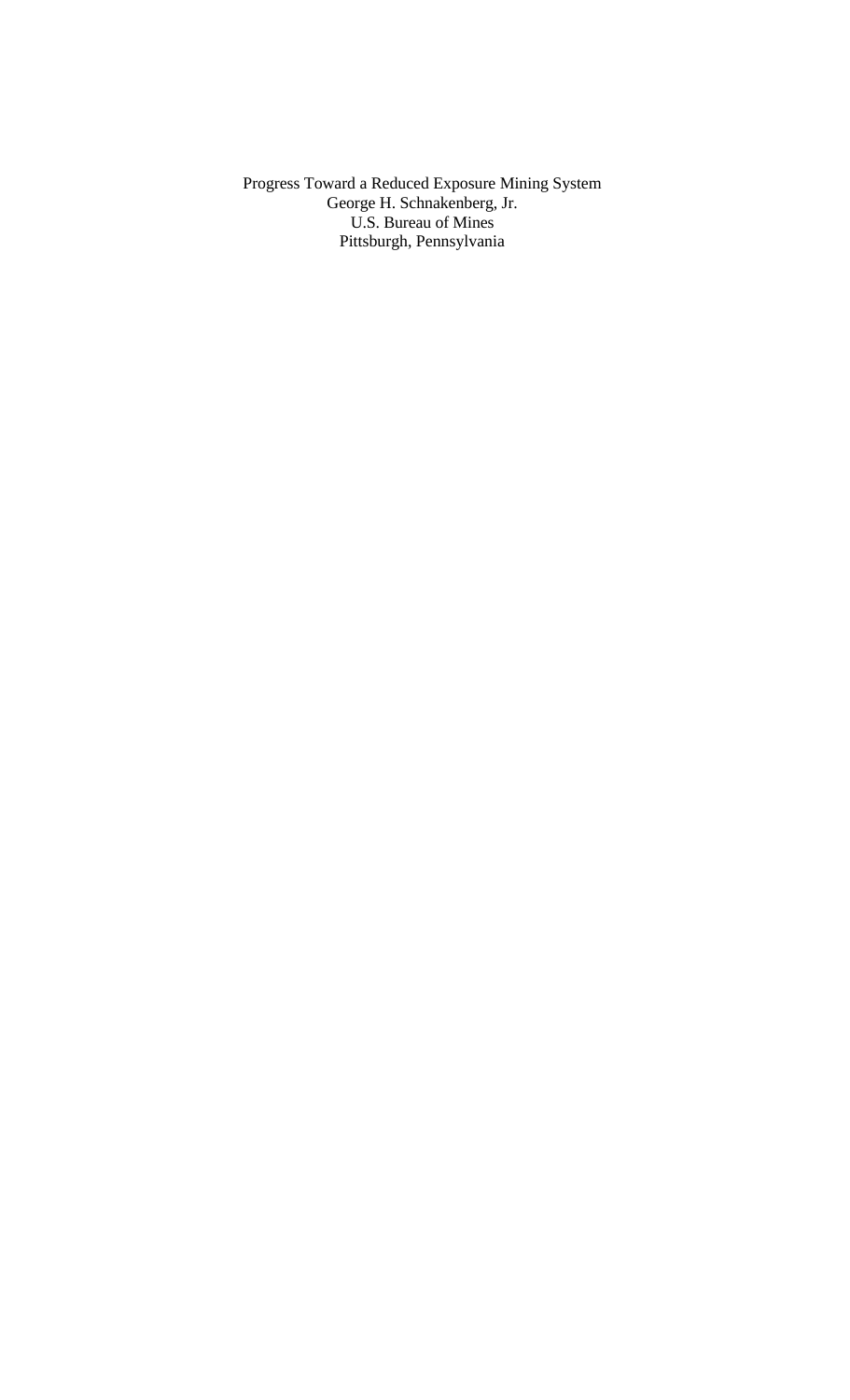1

**Abstract**. In 1986 the U.S. Bureau of Mines (USBM) **NEW APPROACH** embarked on a major research effort to develop technology that can substantially reduce worker exposure to face hazards simply by relocating the equipment operators to an area of relative safety. This reduced exposure mining system (REMS) research effort enhances the USBM ongoing health and safety research efforts to reduce and control dust and noise and to reduce accidents through training and better mining practices. This paper reports progress of the research that is developing and will demonstrate the technologies required for the computerassisted tele-remote operation of continuous mining machines, haulage systems, and roof bolting machines.

# **NEED FOR RESEARCH**

resource constituting over 82% of all domestic system" or "REMS" (McClelland, et. al., 1994). nonrenewable energy reserves. At the present consumption rate, recoverable reserves of coal will last The USBM research focuses on developing the critical 240 years. Today, about 80% of all coal mined in the technology—in a practical and transferrable form—that United States is used to generate over half (55%) of the will enable what are now the most hazardous activities of electricity consumed by the Nation. This situation will equipment operation to be performed in safety from a continue beyond the year 2010, with the demand for nearby control station. We at the Bureau have progressed continue beyond the year 2010, with the demand for electricity expected to increase by 22% by that time. Of a long way along the path to reach that goal. that increase, 95% will come from coal. Since so much in our lives depends upon electricity, an uninterrupted flow Our research originated with the continuous mining of affordable coal, mined with minimal risk to workers, is machine and now includes, in addition to the continuous essential to maintaining this nation's vitality. miner, a continuous haulage system, a roof bolter, and

Today, face workers in underground room-and-pillar mines experience disproportionate health and safety hazards compared to their coworkers elsewhere in the **RESEARCH ACTIVITIES** mine. Operators of roof bolting and continuous mining equipment comprise one-fifth of the workforce yet accounted for two-fifths of the deaths and lost-time injuries during 1986-1992. Shuttle car haulage is also burdened with hazards.

Facing us is the inevitable—that coal will become more difficult and potentially more hazardous to mine as miners are forced to tap into deeper and thinner seams. Safer and more efficient mining systems will be needed to improve worker safety and control energy costs. It is imperative that the U.S. Bureau of Mines (USBM) utilize advanced technology to minimize worker risks and improve mining methods. The nature of the coal industry in this country encumbers the USBM with this research responsibility. The Bureau's research on a computerenhanced mining system under its Equipment Safety division of the Health and Safety Research program, provides an essential component to safely satisfy the coal needs of our nation.

Coal is the United States' most abundant fossil energy appropriately, renamed "the reduced exposure mining In 1986, the USBM concluded that advances in automation technologies could be used to significantly enhance underground worker safety and health and potentially provide a foundation for new mining methods. It was thought possible that equipment operators could successfully operate their machines without being located in the face area with them, thus greatly reducing, if not eliminating, their exposure to dust, noise, machine and geological hazards. Having recognized this possibility, USBM researchers were obligated to pursue the research. Thus a new research approach was added to the USBM research arsenal attacking present and future health and safety hazards affecting coal mine workers. The computer-assisted mining system research program was thus conceived. It was recently, and perhaps more

ventilation.

Research is being conducted at two USBM research centers—one, the lead center, near Pittsburgh, Pennsylvania, and one in Spokane, Washington. The Spokane Research Center's effort concentrates entirely on developing the automated drilling and bolting module for the roof bolter. All other research and the technical project coordination are conducted at Pittsburgh. The current research schedule plan calls for a convincing demonstration of the technology by September 1997.

Much of our work has been reported at prior SME-AIME annual meetings and elsewhere (Schnakenberg and Sammarco, 1991). The essence of the research stems from the need to use sensors and computers for much of the machine control because the safest position for the machine operator is not within a direct line of sight of the machine. Thus, the research consists of six major areas:

(1) The machine or equipment itself. It must be equipped with position sensors on its moving parts so that the control system gets the feedback it needs for closed-loop control. In the special case of the roof bolter, this research area includes the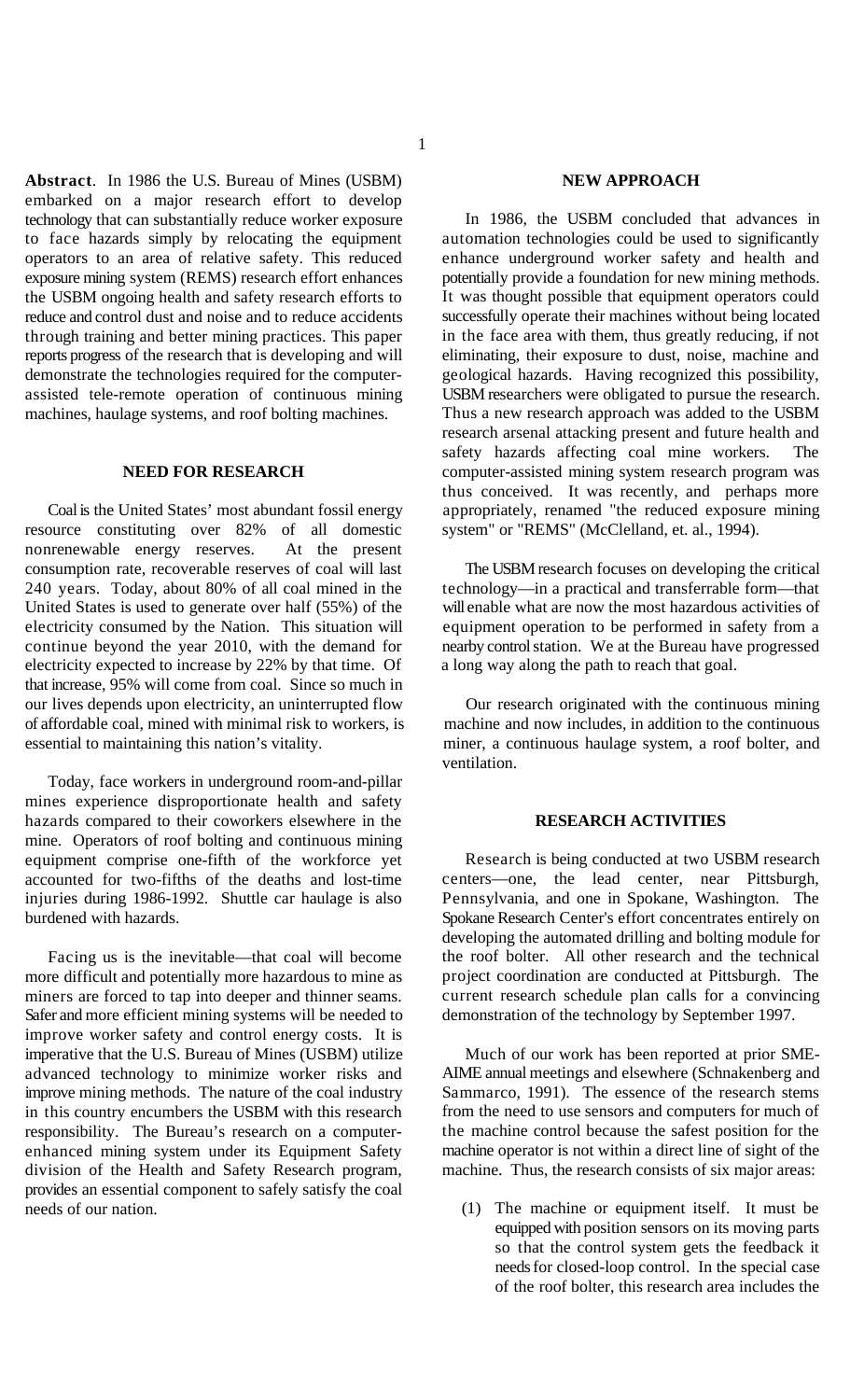- 
- (3) Coal-rock interface detection; provides the
- 
- 
- understand what is going on with the mining<br>machine—visualization—and the facility to

Continuous Mining Machine: We started with a continuous mining machine that was on hand, a Joy 16CM, and then a new machine, a Joy 14CM. We added sensors to report appendage positions, motor currents, and hydraulic pressure, the sensors being most important for machine control. Since the mining machine is working with continuous haulage, we thought it best if the haulage system would carry the supply cables and hoses to the Because remote manual control over a mining machine machine. We then devised a method for easily is challenging even when the operator has a view of the disconnecting the power, water, and communications from machine, it is best if the machine motion control is done the miner. A means for supporting the cables that with the help of a computer. To do this, the computer provides sufficient slack between the haulage system and must know where the machine is, the direction it is the continuous mining machine was also devised. Our heading and the boundaries of the coal seam, i.e., coal work on the continuous mining machine is essentially interface detection, which will be discussed in the next work on the continuous mining machine is essentially complete. section. One way to determine machine position is to

design of a module which can perform drop loops formed by supporting the cable and hose automated drilling and bolting. bundle by a ring, which freely slides on a runner attached (2) Navigation and guidance systems; provide the provide the 3.5 m of slack needed to allow freedom of control system with data on the position and movement between the two machines. Two chains also movement between the two machines. Two chains also orientation of the machine. connect the two machines to prevent inadvertent strain on to the conveyor boom (tail) of the mining machine, the continuous miner cables.

means to keep the mining machine within the Roof bolter: The roof bolter provides the greatest desired part of the coal seam.<br>
challenge to automate. The drilling, installation, and challenge to automate. The drilling, installation, and (4) Data communications; the link between the human operation. The USBM purchased a Fletcher Model activities of the machine and a computer HDDR-13, C-F (WATER) roof bolting machine to support located at a convenient control station. the research effort. The research team at Pittsburgh has (5) Control software; its architecture must be such accept computer control. The research team at Spokane that the program code runs quickly and has written the control software and is continuing to predictably and is easily understood, modified, design and build an automated roof drilling and bolting and documented. module. Although the objective is total hands-off drilling (6) Visualization and operator interface; they injury-saving goal of line-of-sight, remote-controlled provide the means for the operator to bolting requires an automated drilling and bolting module. setting of roof bolts are largely a mechanically-assisted, completed a major effort to prepare the bolter chassis to and bolting of a 15- to 20-m mine entry, even the highly

machine—visualization—and the facility to Ventilation: Ventilation methods and equipment for control machine actions—the operator REMS will not greatly differ from that being developed operator **REMS** will not greatly differ from that being developed interface. and used for normal and extended-cut continuous mining. Areas (4), (5), and (6) influence the selection of the paused while the curtain is advanced. When using computer hardware as well. continuous haulage, the haulage system can support the **Machine** al, 1992). Current research is showing that a properly If line curtains are used, the machine activities can be fan and tubing for blowing ventilation systems (Taylor, et functioning dust scrubber integral with the mining machine is a substantial contributor to good face ventilation for methane control. A sensor that monitors the status of loading the dust scrubber filter of the continuous miner has been developed and reports to the control system.

### **Navigation**

Continuous Haulage: The greatest safety gains of REMS to use an inertial guidance system that can report its will be realized when continuous haulage is employed. position accurately. While we experimented with will be realized when continuous haulage is employed. position accurately. While we experimented with The continuous haulage system must be coordinated with alternative systems (Anderson, 1989 and 1992; Jobes, the actions of the mining machine. We purchased a short 1991 and 1993), an inertial navigation system using three (18 m) section of a Joy 3FCT that nevertheless represents orthogonal laser gyroscopes and accelerometers was being all the components of a full system. We attached a sensor perfected for military applications by Honeywell Military to indicate the steering angle of the wheels of the hopper Avionics Division. Several years ago, we obtained a car and modified the haulage system to carry the power Honeywell system and have worked with the and communication cables and the water hose for the manufacturer to fine tune it for use on a continuous continuous mining machine. Quick disconnects and two mining machine (Sammarco, 1993). This sensor, renamed reference its position from the mine geometry; the other is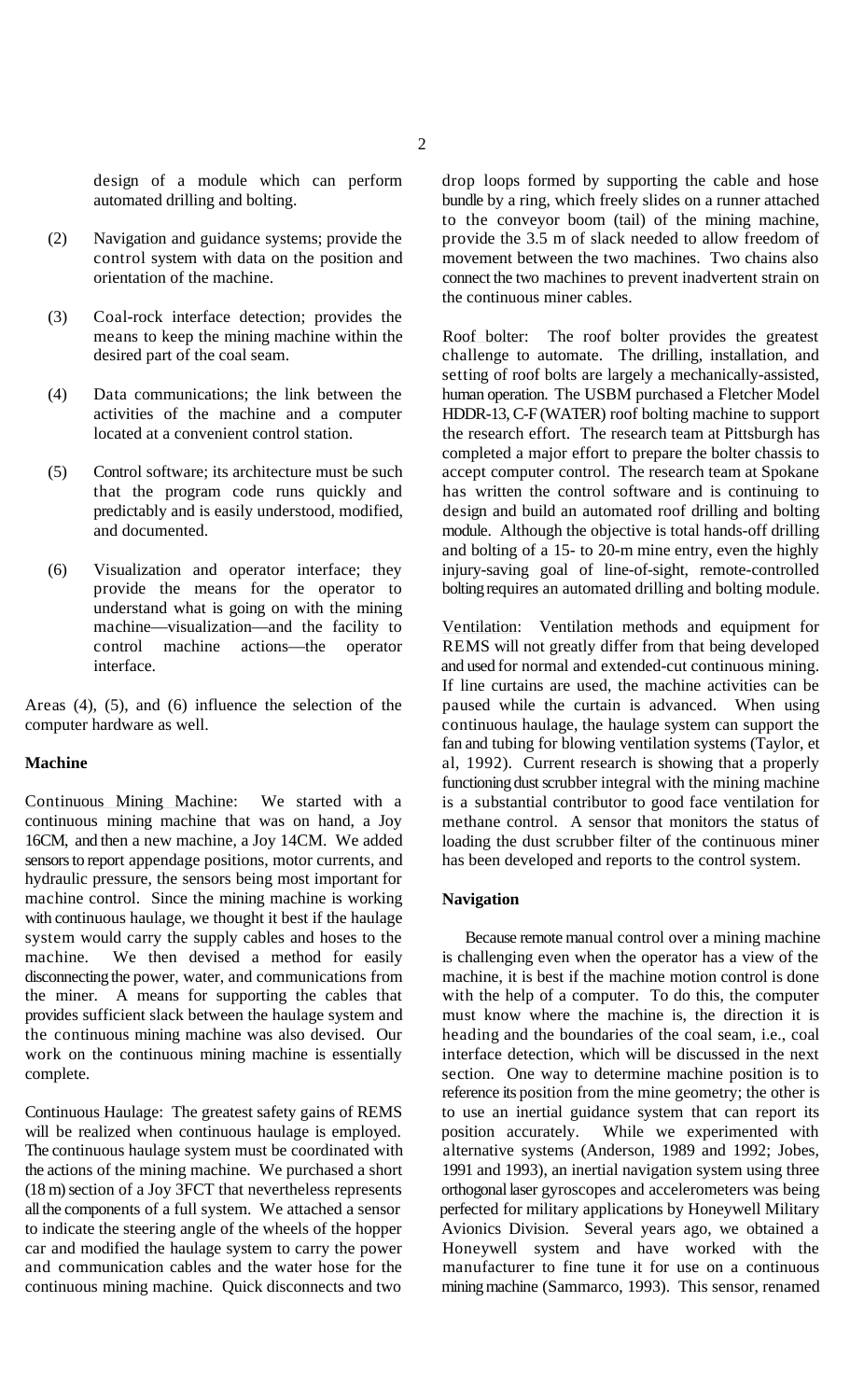(HORTA) for mining applications, is mounted on the host strata can be used (Mowrey, 1991a, 1991b; mining machine and reports machine orientation and Maksimovic and Mowrey, 1993). When coal thicknesses position. As a result of our application and test results, the greater than 0.6 m are required or geological conditions HORTA is presently being aggressively marketed for are not favorable, natural gamma methods will not work. mining machine guidance systems especially for highwall For these instances, we are evaluating using commercial applications. As of this writing (August 1995), the ground-penetrating radar to measure coal thickness. The accuracy of the HORTA has not been fully determined. USBM has also developed a highly unique spatial domain The only true test of the accuracy is to subject it to the radar system that can, among other uses, determine the mining conditions under which it is to operate (including distances from the air-coal interface to the roughly planar vibration, machine motions, and time), namely on the boundaries of the layers of strata for depths of a few miner for highwall and room-and- pillar mining. We plan meters (Chufo and Johnson, 1991). Within the next to conduct tests in an open-pit coal mine because we need couple of years, this radar system will be able to produce to be able to compare position and orientation data from 3-D images of hidden strata. the HORTA against accurate transit data. At this time a test site in an open-pit mine appears likely. For those situations when no coal is to be left on the

another task that is nearing completion. The objective is strata. This system uses an infrared (surface temperature to keep the position of the conveyor discharge (tail) of the sensitive) imaging video (TV) camera that detects the mining machine over the center of the hopper of the immediate heating of the bits, rock surface, and dust, continuous haulage system while coal is being discharged caused by friction with the harder overburden. A simple from the miner. At other times, the hopper car must be video alarm system, normally used to detect intruders by positioned to receive coal or to avoid stressing the cables sensing movements in a stationary video scene, is used to of the mining machine. Our control program restricts the detect the increased thermal activity the instant it occurs. movements of the mining machine to those which the As the control computer raises the boom toward the roof, haulage system can follow. We have used three string it monitors the signal from the video alarm and stops potentiometers mounted on the front of the hopper car raising the boom when the alarm signal is detected with the free ends of the strings attached to the rear of the (Mowrey and Ganoe, 1995). continuous mining machine. Triangulation calculations applied to these data provide the haulage control computer **Communication and Computers** with the orientation and position of the hopper relative to the mining machine. The controller (detailed below) interprets this information and uses it to steer the guide wheels of the hopper and to move the haulage system forward and backward as necessary.

## **Coal Rock Interface Determination**

faces in developing computer-assisted mining is keeping station. On a separate twisted pair, machine commands the cutting head of a mining machine within the desired that turn the motors or hydraulic valves on or off are sent boundaries of a coal seam, whatever the type of geology to a second microcontroller card onboard the machine encountered. Two in-seam guidance situations are usually (Schiffbauer, 1994). The USBM empirically determined encountered. One is the desire to extract all the coal to appendage motion response characteristics and devised the seam boundary; the other is the need to leave a layer the appropriate servo control algorithms. Control delays of coal on the floor or roof or both for reasons of ground are essentially those of the machine hydraulics. stability or coal quality. Furthermore, properties of overlying or supporting strata vary from seam to seam. The HORTA is connected to its own controlling Techniques useful in one seam may not be useful in offboard computer by two twisted-pair wires. All four others. The USBM has put extensive research effort into twisted pairs are bundled and enclosed in hydraulic hose these problems (Mowrey, 1991a, 1991b, and 1992; conduit and bound to the machine power cable. Maksimovic and Mowrey, 1993; Pazuchanics and Mowrey, 1991 and 1993). In the case of the continuous haulage system, we

the Honeywell Ore Recovery and Tunneling Aid naturally occurring gamma radiation emanating from the

The guidance of the continuous haulage system is when the bits of the continuous miner touch the overlying roof, we have developed a sensing system that detects

One of the most difficult problems that the USBM transmits it over a twisted-pair data link to the control Sensor data and commands must quickly and confidently flow between the mining equipment and the machine control computer outby. In an effort to keep the systems onboard the machine as simple as possible, we chose Intel's Bitbus, a network of microcontrollers. One microcontroller card gathers all the sensor data (except that from the HORTA) and repeatedly and continuously

When some thickness of coal is to be left on the roof much as possible. We worked with the manufacturer to and/or the floor, a commercially available coal-thickness enable us to connect our steering-wheel angle sensors and sensor that uses the ability of the coal to attenuate the string potentiometers for guidance directly into their wanted to utilize the manufacturer's control system as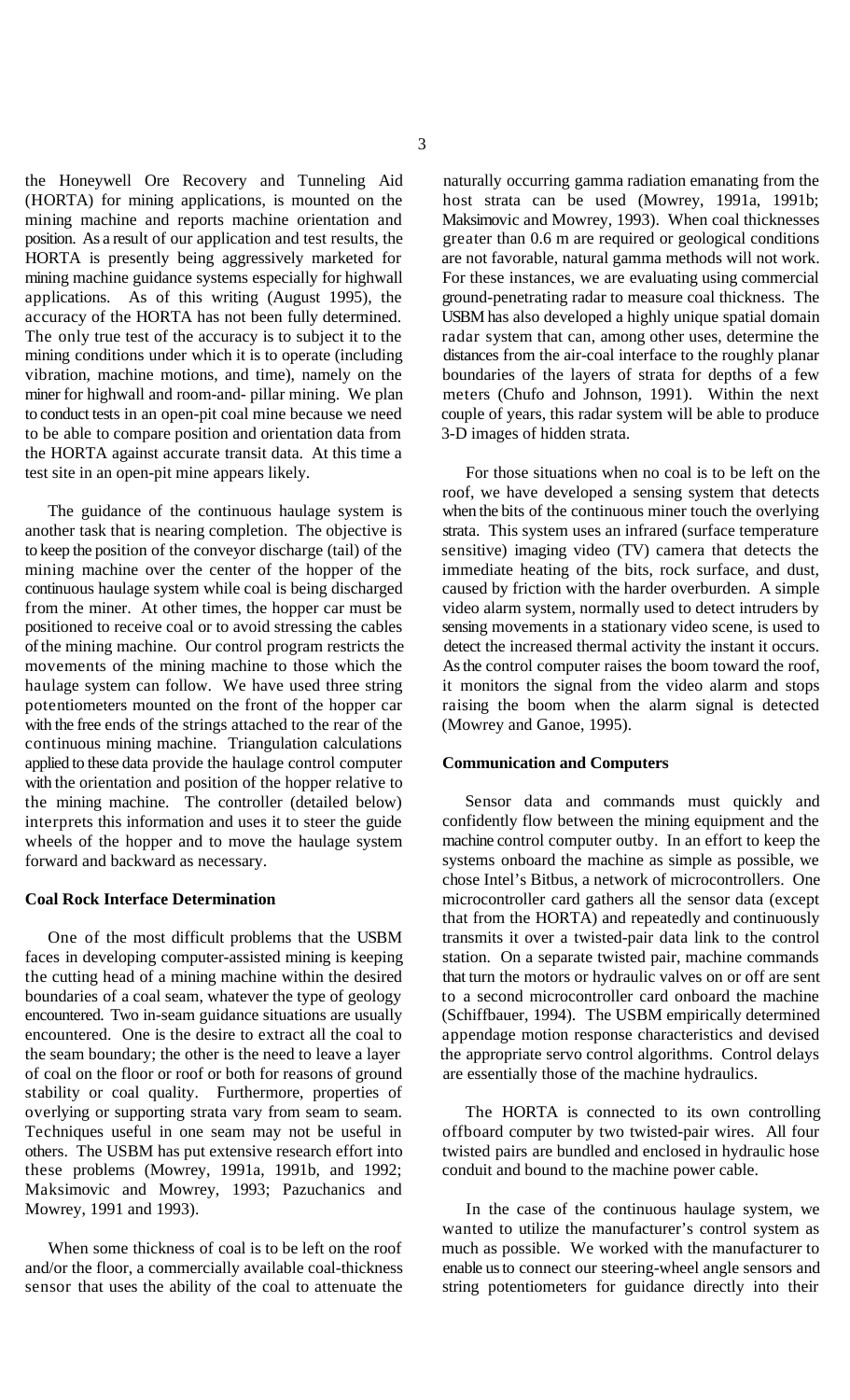system. We used their current-loop communication these pictures in concert with machine actions or network to pass the status and sensor data into and pass environmental changes. We have developed two commands from our control computer. prototype visualization concepts. In one case we show

located near the power center in room-and-pillar and our research control hut. As the machine or its operations, contains 3-4 single-board PC's, an associated appendages move, the picture of the machine on the shared monitor, and a keyboard. Microcontroller cards monitor also moves. Moreover, the operator can zoom in reside in one PC to communicate with the mining machine on the machine or view it from any angle, including from and haulage system. Another PC exclusively operates the underneath the ground. In another instance, which was HORTA. A third PC runs our control software—software developed for highwall mining, we provide simultaneous that interprets the data from the machines and issues top, side, and end views as "flat" drawings (orthographic commands that turn motors and control hydraulic valve on projections). In the side view, we show the mining or off to perform mining and haulage tasks. A Silicon machine in profile, the coal that is extracted, and the coal Graphics workstation and monitor displays the workface thickness left on roof and floor using readings obtained with the machines in action, and serves also as the from the coal thickness sensors. This information for the operator interface where the machine operator observes current cut is overlaid on a similar picture of the previous what is happening and can intervene if necessary. All of cut. These X-Ray-like views provide machine operators the mentioned computers are interconnected so that they with a better "view" than if they were there with the can immediately share sensor and control data. The machine. Using these views, they can optimize the hardware described fits into a single compact frame inside extraction by using knowledge of the previous cut to a control hut that advances with the section. adjust roof or floor height to take or leave more coal. A

The USBM chose to use a hierarchical, real-time control system to integrate and manage computer-assisted machine control. The system we developed is modeled after that developed by the National Institute of Standards and Technology (NIST) (Quintero and Barbera, 1992) and is the practical implementation of NIST's NASREM architecture developed and adopted for the NASA space program (Albus, et al, 1989). This form of control programming was selected because it claimed the advantages of ease of understanding, readability, modification, and a deterministic and well-understood behavior. We have found these claims to be true and useful. The programming language used is C and runs in MS-DOS on one PC. The structure of the software is a hierarchy of tasks with the higher level tasks being composed of a parallel and serial combination of more simple tasks. With this structure, tasks can be easily added or modified. Our controller provides a "researchers" interface featuring pull-down menus that allow selected issuing of task commands at any level or direct control over each machine actuator. Although this interface is handy for the researchers, it is inappropriate as an operator interface.

### **Visualization and Operator Interface**

Because the machine operators will not be within line of sight of the machine they are controlling, and because TV cameras (which will probably always be present) cannot always provide the best perspective, we have developed an alternative. The basic research objective is to develop meaningful (information conveying) pictures of the machine in its working area and animate or update

The outby control station for REMS, intended to be coal, the mining machine, the continuous haulage machine **Machine Controller Software** views a projected path of the miner to see whether the our indoor research area consisting of a block of artificial top view allows a view of the pillar (web) width, and pillar is narrowing or getting wider. Steering corrections can be made manually if needed. The visualization system does not have to be used with a computer-controlled mining system, but it does need to be able to get navigational and appendage data from the mining machine.

> The visualization system described above could also depict a longwall shearer, the seam boundaries, and the shield supports and their movements, and thereby could enhance development and use of automated longwall mining.

> We are currently developing an operator interface for the continuous mining machine and continuous haulage element of REMS. The objective of an operator interface is to quickly inform the operator of the status of the machine operation at all times and permit facile manual control of machine tasks or actuators whenever it becomes necessary. The design is a particularly difficult task since the USBM does not have continual access to a mine in which we can operate REMS so that we can experience real mining scenarios and develop the appropriate informative interface from those experiences. However, we are developing the basic structure and components that should allow easy reconfiguration and prototyping. A preliminary interface is under development.

# **FUTURE RESEARCH**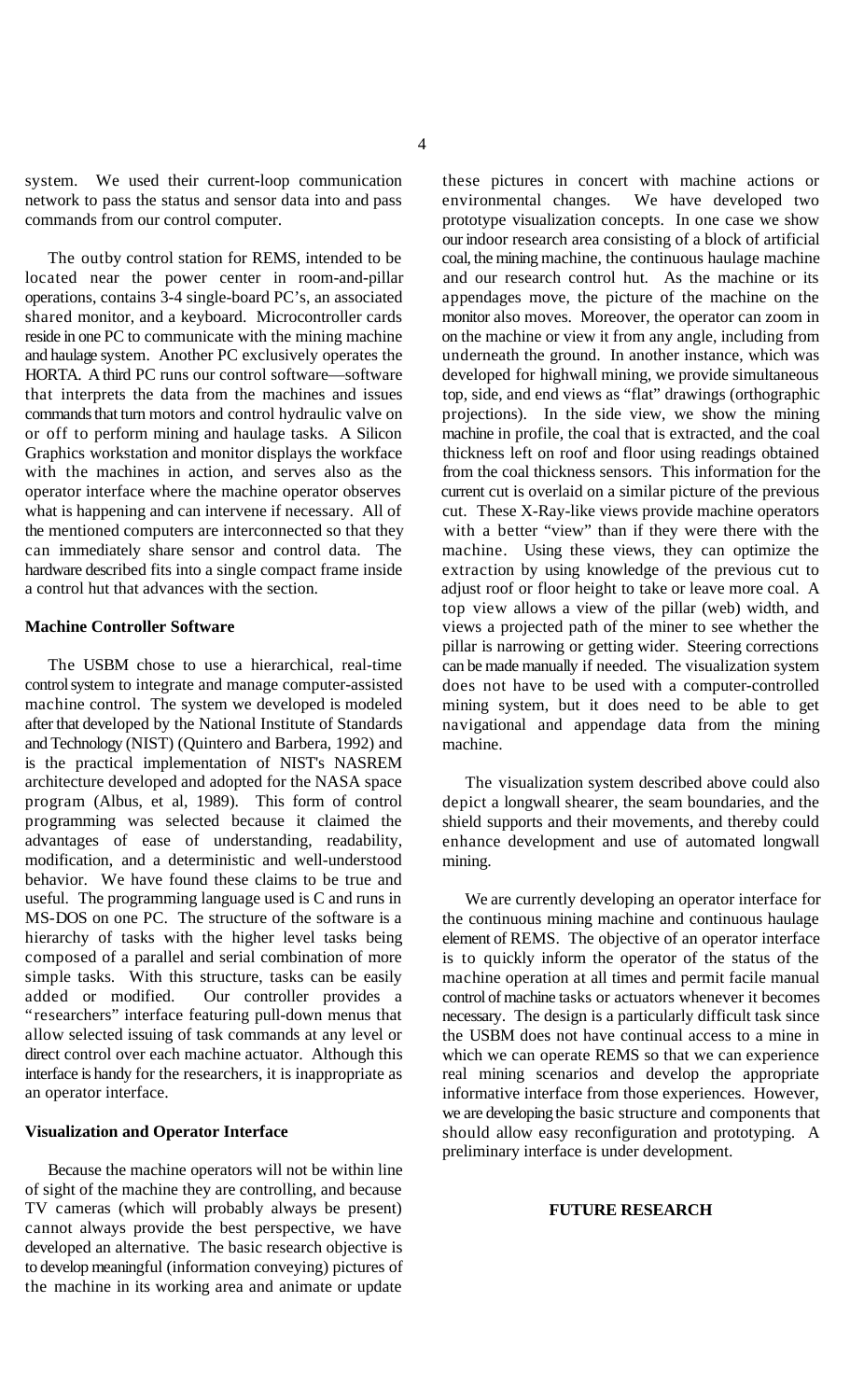planning to conduct challenging tests of the continuous an Angular Position-Sensing System. BuMines mining machine using open pit and highwall mines. The IC 9222,\* 8 pp. accuracy of the HORTA will be determined by performing full-scale highwall mining scenarios in an open-pit mine. Anderson, D. L. (1992). Underground Test Results of a Absence of overburden provides researchers access to Laser-Based Continuous Miner Tram Control System. measure machine position using surveying equipment. BuMines RI (in publication), available from author, The open-pit site will offer opportunities to test and refine Bureau of Mines, P.O. Box 18070, Pittsburgh, PA automatic mining scenarios such as two-pass advances and 15236, USA. turning crosscuts; the radar system for maintaining web thickness in highwall; evaluation of the visualization Chufo, R. L., and Johnson, W. J. (1991). A Radar Coal system; and will provide an opportunity to get the Thickness Sensor. Conference Record of the 1991 operating time that is needed to improve the designs of an IEEE Industry Applications Society Annual Meeting. operator interface. A highwall mine will provide a test site Dearborn, MI, pp. 1182-1191. for the coal interface detection systems as they are integrated into the control system. Jobes, C. C. (1991). Utilizing Mechanical Linear

mining tests should spark the interest of the highwall and pp. underground mining industry and thereby provide the incentive for equipment manufacturers to use USBM Jobes, C. C. (1993). Mechanical Sensor Guidance of a technology. Mining Machine. IEEE Transactions of Industry

The roof bolter, when ready in a year or so, will be tested in an underground mine in an area of previously Maksimovic, S., and Mowrey, G. L. (1993). Basic

## **SUMMARY**

The USBM is engaged in a research program that utilizes advances in machine control technology to improve worker safety and health in underground coal mines. Sensors and computer technology can now allow remote operation of the continuous mining machine, continuous haulage system, and roof bolter, from a nearby safe location during the most hazardous tasks of cutting and hauling coal and bolting the roof. Substantial progress has been made and components of the REMS, such as coal interface detection and visualization, can be utilized individually in today's mining systems to increase safety. Provided the resources are available, the performance of the system can be tested and demonstrated using test sites of open pit and highwall mines. The demonstration should convince industry and equipment manufacturers that REMS can improve the bottom line substantially by reducing injuries and fatalities, and their associated costs.

## **REFERENCES**

Albus, J. S., McCain, H. G., and Lumia, R. (1989). NASA/NBS Standard Reference Model for Telerobot Control System Architecture (NASREM). NIST (formerly NBS) Technical Note 1235, April 1989 Edition.

- At the present time (August 1995), the USBM is Determination of a Continuous Mining Machine Using Anderson, D. L. (1989). Position and Heading
	-
	-
- The combination of successful open pit and highwall Machine's Position and Heading. BuMines RI 9364,\*19 Transducers for the Determination of a Mining
	- Applications, Vol. 29, No. 4, pp. 755-761.
- bolted roof. Geological and Analytical Properties of Selected Coal Seams for Coal Interface Detection. BuMines IC 9296,\* 58 pp.
	- McClelland, J. J., R. F. Randolph, G. H. Schnakenberg, Jr., and R. S. Fowkes. (1994) Safety Breakthrough—Reduced Exposure Mining System (REMS). BuMines SP-26-94,\* 38 pp.
	- Mowrey, G. L. (1991a). Promising Coal Interface Detection Methods. Mining Engineering, Vol. 43, No. 1, pp. 134-138.
	- Mowrey, G. L. (1991b). Horizon Control Holds Key to Automation (Part 1). Coal magazine, pp. 44-48.
	- Mowrey, G. L. (1992). Horizon Control Holds Key to Automation (Part 2). Coal magazine, pp. 47-51.
	- Mowrey, G. L., and Ganoe, C. W. (1995). An Infrared-Based Coal Interface Detection System, Proceedings, Third International Symposium on Mine Mechanization and Automation, Golden, CO, June 12-14, 1995, Ed. L. Ozdemir and K. Hanna, pp. 3-21 to 3-31.
	- Pazuchanics, M. J., and Mowrey, G. L. (1991). Use of Adaptive Signal Processing Techniques to Discriminate Between Coal Cutting and Rock Cutting. BuMines IC 9269,\* 13 pp.
	- Pazuchanics, M. J., and Mowrey, G. L. (1993). Recent Progress in Discriminating Between Coal Cutting and